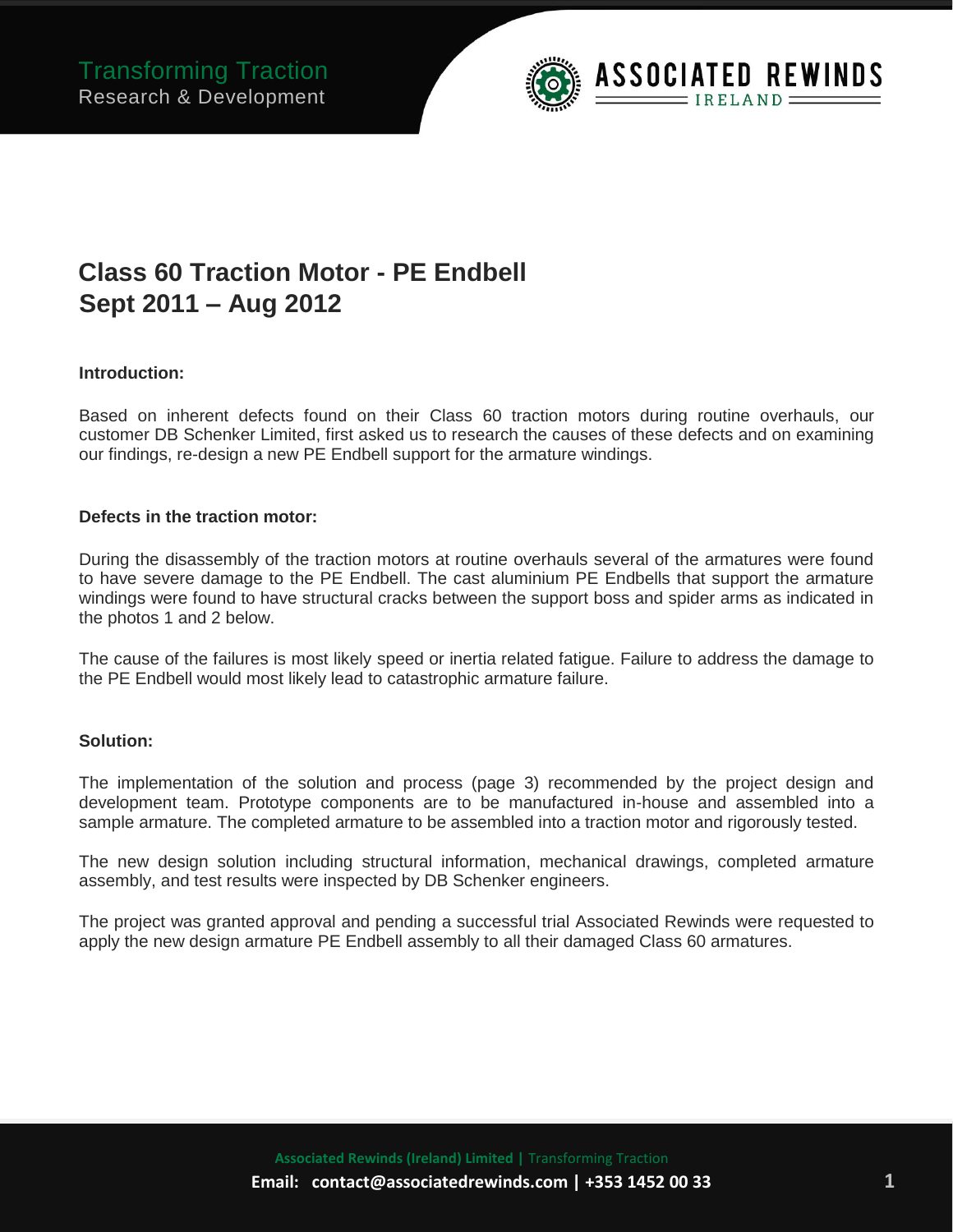



 **Associated Rewinds (Ireland) Limited |** Transforming Traction  **Email: contact@associatedrewinds.com | +353 1452 00 33 2**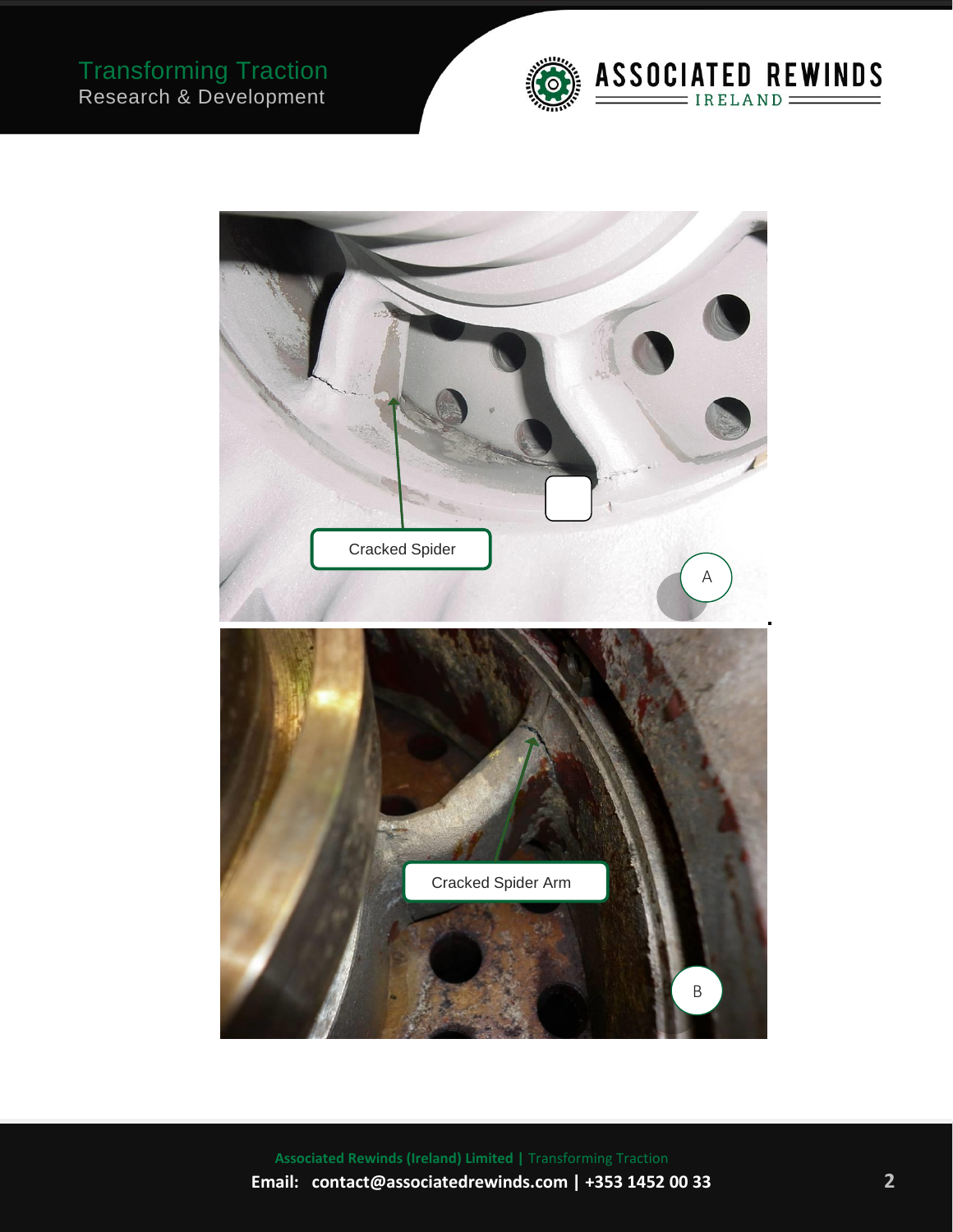



1. The Internal Boss and Spiders of the original PE Endbell are machined out and the shaft is pressed out of the armature using a hydraulic press.



2. A new shaft is fitted with the armature centered in the lathe.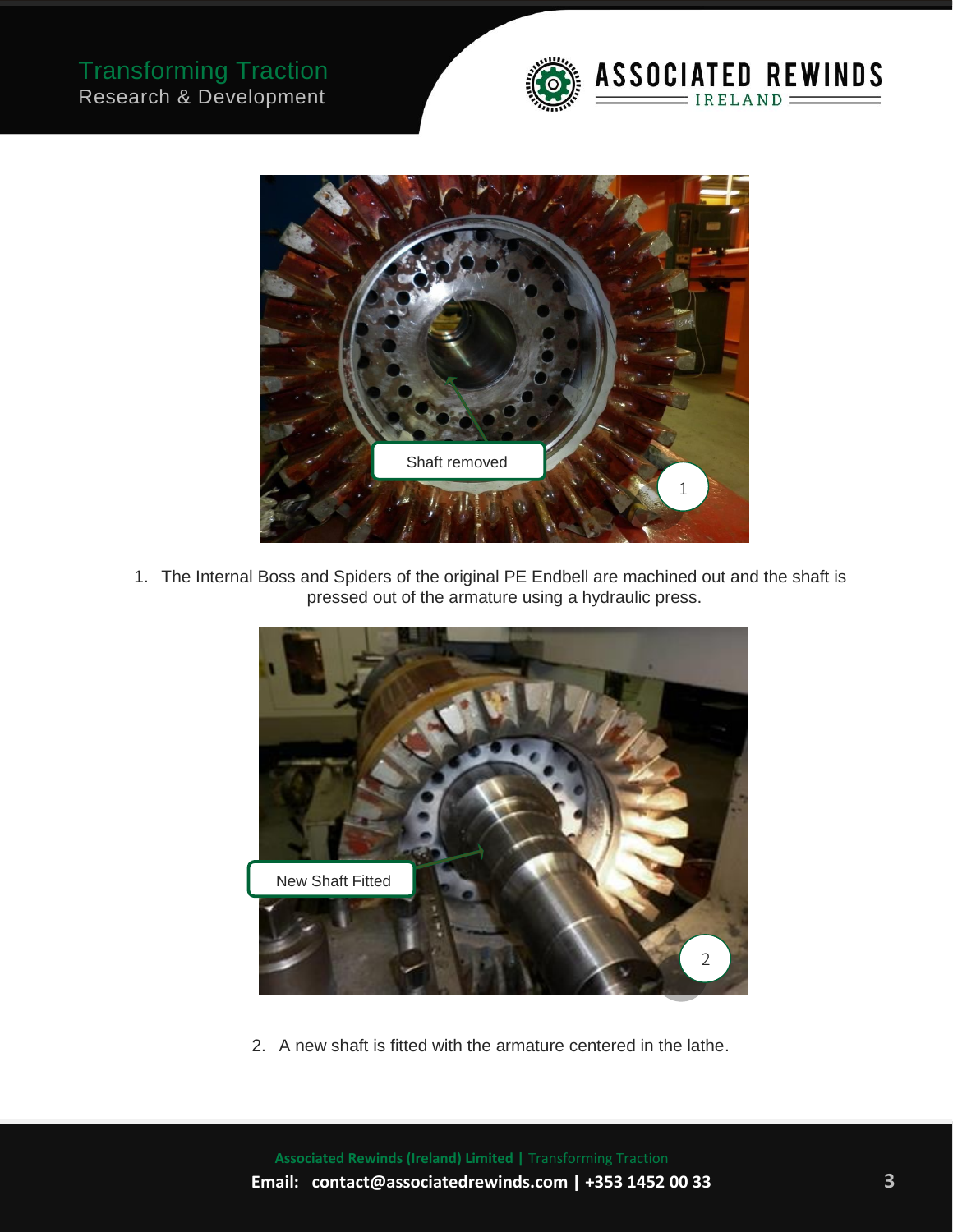



3. The Shrink Fit Collar is mounted on the new shaft.



4. Machined threads are cut in the outer spider area of the original PE Endbell (Hub) in preparation for fitment of a new external PE Endbell support.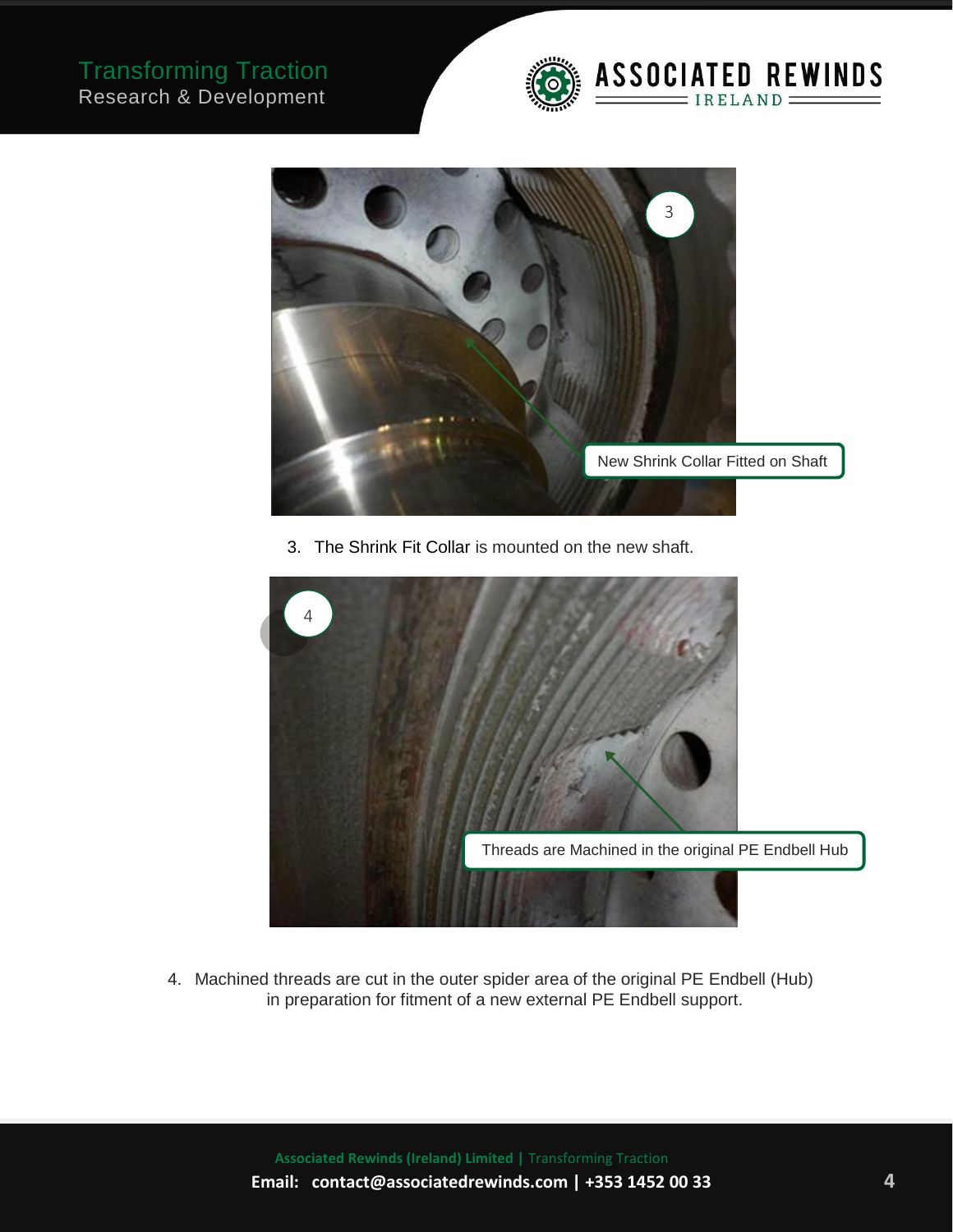# Transforming Traction Research & Development





5. The new design external PE Endbell support is manufactured with a thread size that corresponding to the outer hub as per photo 4.



6. The new design external PE Endbell support is threaded and locked into the original outer hub.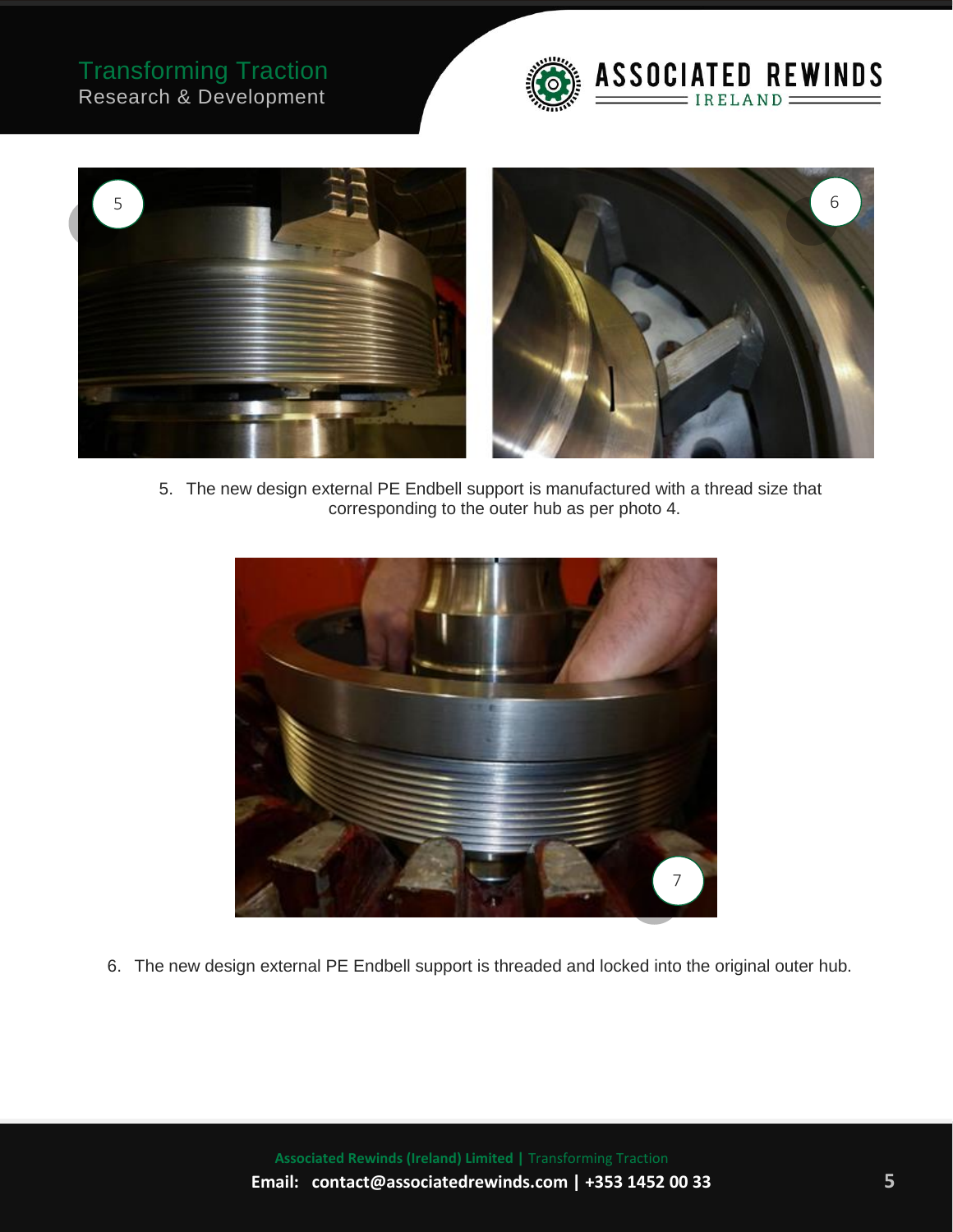



7. New Machined Spider Arms are equally spaced and TIG welded to both the New Inner Collar and the New Design External PE Endbell support.



8. The rebuilt armature is Washed, Stoved and Fully Tested.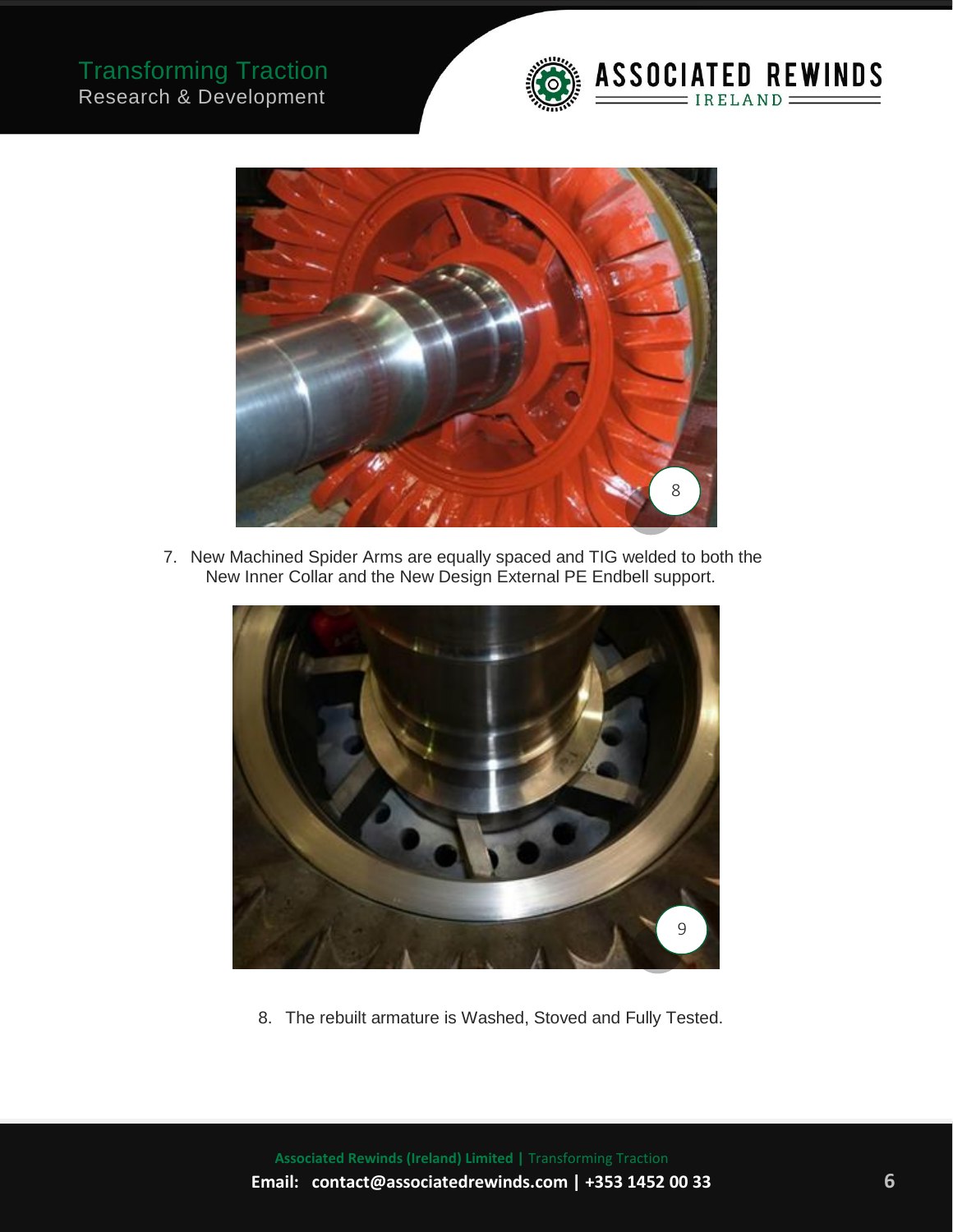



9. The armature is Vacuum Pressure Impregnated, Stove Dried and Re-tested. The completed armature is Dynamically Balanced to Specification.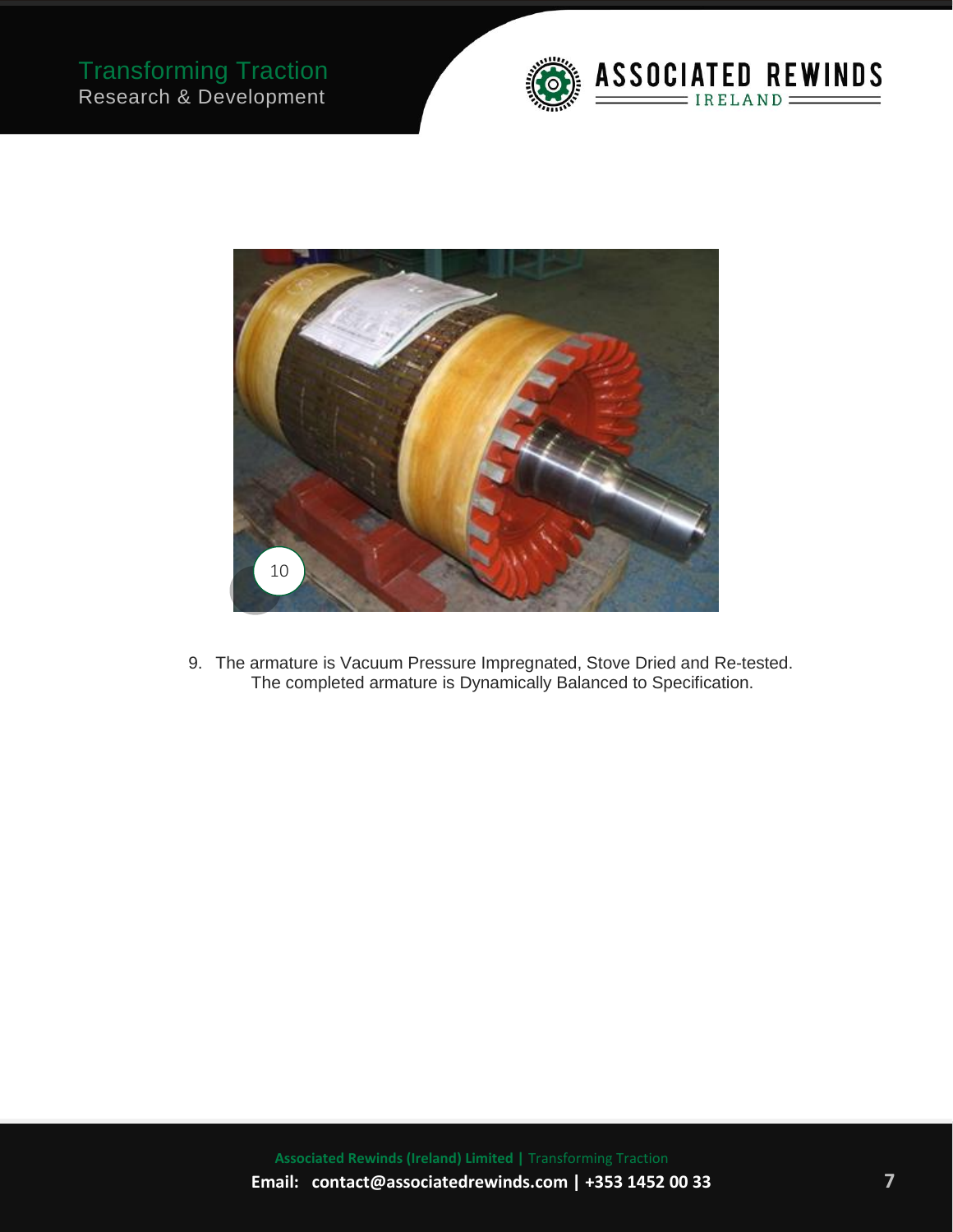

# **The Project**

The management of Associated Rewinds set up a team of personnel to research the defects found on the traction motor including any relevant information available from the train operator, bogie over-hauler and depot maintenance department.

It was decided the team would also develop, design, and manufacture a prototype for trial purposes, and pending approval from DB Schenker engineers, the new design PE Endbell would be fitted to all damaged traction motor armatures in the fleet.

#### **The Team**

| P Geoghegan               | Research & Development           |
|---------------------------|----------------------------------|
| J Warren                  | Research & Development           |
| D Mahon                   | Material research & Purchasing   |
| K Keaveney                | Design & Drawing                 |
| M Dooley                  | Design & Prototypes              |
| <b>Associated Rewinds</b> | Manufacturing                    |
| John Dunne                | Production                       |
| Jacek Jonczyk             | <b>Fitment and Analysis</b>      |
| Robert Jonczyk            | Fitment                          |
| Paul Udale                | In Service Trials & Examinations |

#### **The Process**

- **1.** Research and develop a new design PE Endbell
- **2.** Preparation of drawings and specifications for new design
- **3.** Selection of materials
- **4.** Manufacture of tooling / jigs
- **5.** Manufacture of parts, internal and external assemblies
- **6.** Fitment and Qualification of the finished assembly
- **7.** In service trials including monitoring of the traction motor
- **8.** Qualification of the finished assembly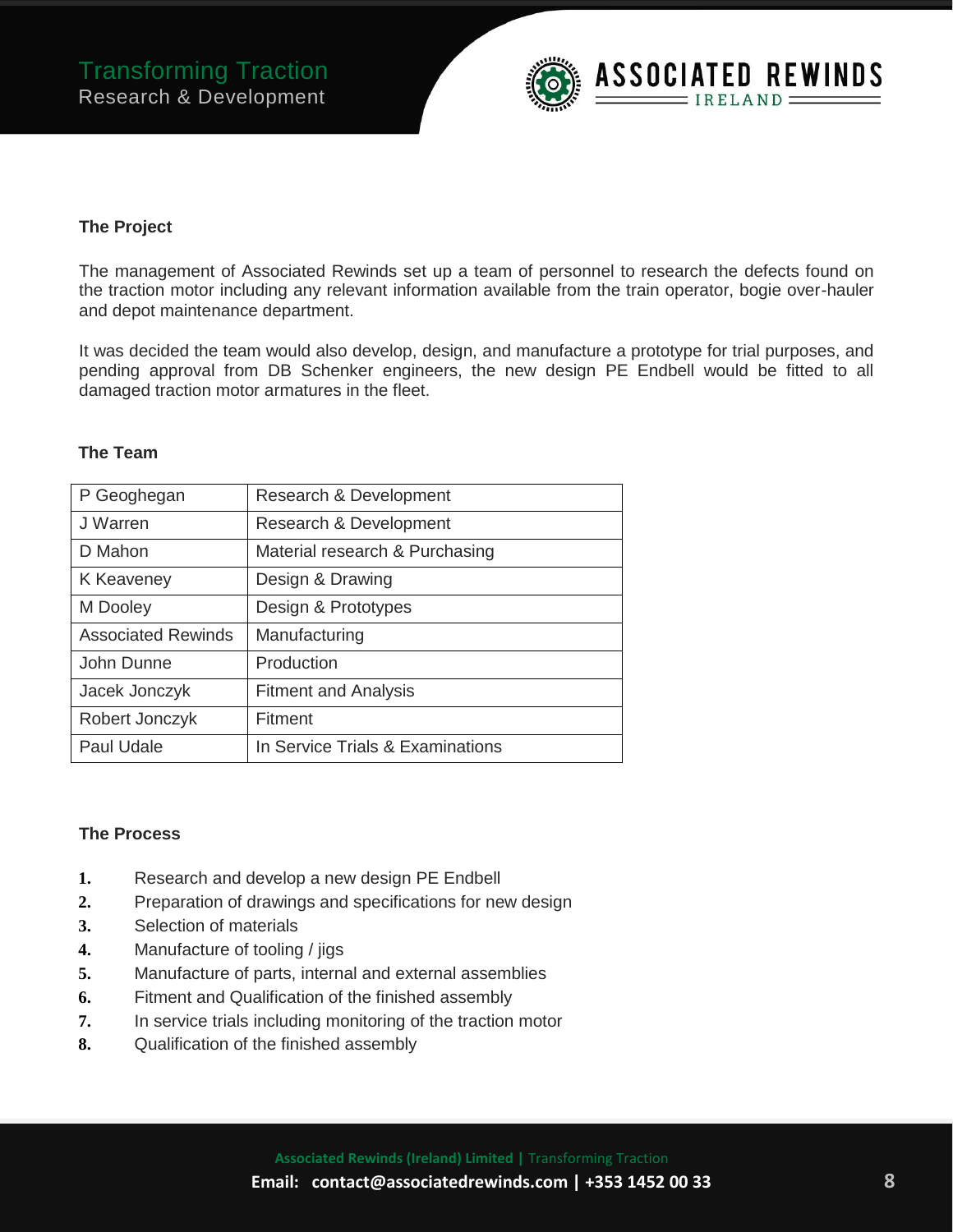

#### **Research and Develop a New Design PE Endbell**

The team researched the causes of the failures on the PE Endbell and looked at possible new designs that would support the armature windings and structurally improve the PE Endbell.

The traction motor consists of several assembled parts including a laminated core, a commutator, a shaft, a PE Endbell and a CE Endbell. When these parts are assembled the armature windings are then fitted and secured.

One of our objectives was to design a method that would be fit for purpose without the need for renewal of the armature windings or commutator which would substantially increase the cost to our client.

#### **Preparation of Drawings and Specifications for New Design.**

Several variations for a new design PE Endbell and implementation process were discussed. Some of the ideas were transferred to drawings in solid works and prototypes were manufactured.

#### **Selection of Materials for the New Design PE Endbell**

Based on the agreed new design the material selected was high grade steel for its structural strength and compatibility with the other components.

#### **Manufacture of Tooling / Jigs.**

Associated Rewinds decided to manufacture all the components for the new design PE Endbell inhouse. This would include the production setup, the design and manufacture of tooling and jigs and the manufacture of prototype components before commencement of full production.

#### **Manufacture of Parts, Internal and External Assemblies.**

Prototypes of the components required for the new design PE Endbell were manufactured. The components were assembled into an armature and checked for conformity to the final design drawings. The armature was dynamically balanced and assembled into a traction motor. The running motor was tested and fully monitored over a four hour period at full speed and all relevant information was recorded.